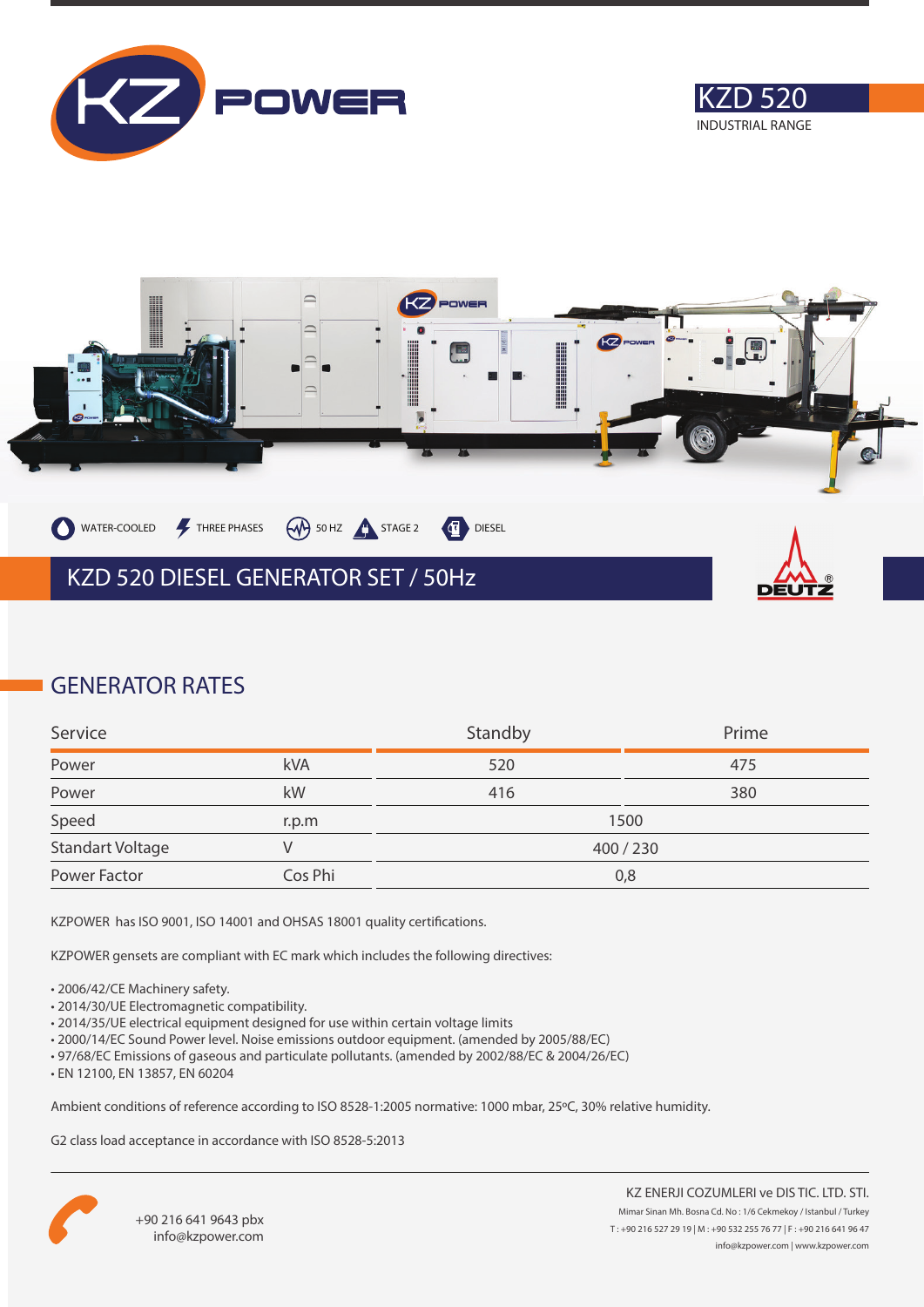



## **SPECIFICATIONS 50HZ / 1.500 rpm**

| Engine                                      |      | Specifications          |  |
|---------------------------------------------|------|-------------------------|--|
| <b>Rated Output</b><br>kW                   |      | 440                     |  |
| Manufacturer                                |      | <b>DEUTZ</b>            |  |
| Model                                       |      | BF8M1015C-LA-G2         |  |
| <b>Engine Type</b>                          |      | 4 Stroke - Diesel       |  |
| <b>Injection Type</b>                       |      | Direct Injection        |  |
| <b>Aspiration Type</b>                      |      | Turbocharged            |  |
| Number of cylinders and arrangement         |      | In line                 |  |
| <b>Bore and Stroke</b>                      | mm   | 132/145                 |  |
| Displacement                                | L    | 15,874                  |  |
| Cooling System                              |      | WATER + %50 Antifreezze |  |
| Lube Oil Specifications                     |      | ACEA E3,E4,E5 (15W-40)  |  |
| <b>Compression Ratio</b>                    |      | 16.5:1                  |  |
| Fuel Consumption Standby (110%)             | 1/h  | 103,4                   |  |
| Fuel Consumption 100% PRP                   | 1/h  | 94,03                   |  |
| Fuel Consumption 75 % PRP                   | 1/h  | 70,53                   |  |
| Fuel Consumption 50 % PRP                   | 1/h  | 47,02                   |  |
| Lube oil consumption with full load         |      | < 0, 5                  |  |
| Total oil capacity including tubes, filters | г    | 48                      |  |
| Total coolant capacity                      |      | 87                      |  |
| Governor                                    | Type | Electronical            |  |
| Air Filter                                  | Type | Dry                     |  |
|                                             |      |                         |  |

| Alternator                              | Specifications          |
|-----------------------------------------|-------------------------|
| Manufacturer                            | <b>GENTECH</b>          |
| Model                                   | GNT-520                 |
| Poles                                   | $\overline{4}$          |
| Connection type (standard)<br>No.       | Star                    |
| <b>Total Harmonic Content</b>           | $<$ %2                  |
| Insulation                              | H Class                 |
| Enclosure (according IEC-34-5)<br>Class | IP 21/23                |
| Exciter system                          | Self-excited, brushless |
| Voltage regulator                       | A.V.R (Electronic)      |
| <b>Bracket type</b>                     | Single Bearing          |
| Coupling system                         | Flexible disc           |
| Efficiency (%)                          | %93,9                   |
| Voltage Output (VAC)                    | 230/400                 |
| Frequency (Hz)                          | 50                      |

#### Prime Power (PRP):

According to ISO 8528-1:2005, Prime power is the maximum power which a generating set is capable of delivering continuously whilst supplying a variable electrical load when operated for an unlimited number of hours per year under the agreed operating conditions with the maintenance intervals and procedures being carried out as prescribed by the manufacturer. The permissible average power output (Ppp) over 24 h of operation shall not exceed 70 % of the PRP.

#### Emergency Standby Power (ESP):

According to ISO 8528-1:2005, Emergency standby power is the maximum power available during a variable electrical power sequence, under the stated operating conditions, for which a generating set is capable of delivering in the event of a utility power outage or under test conditions for up to 200 h of operation per year with the maintenance intervals and procedures being carried out as prescribed by the manufacturers. The permissible average power output over 24 h of operation shall not exceed 70 % of the ESP.

#### Note:

All data based on operation to ISO 3046/1, BS 5514 and DIN 6271 standard reference conditions.



• All rotating parts are covered by metal mesh against damages

• Heavy duty water cooled diesel engine and brushless alternator • Solid steel base frame with minimum 8 hours base tank and

• AMF Control panel with digital-automatic main control module

• User Manual, Electrical Drawing and Gurantee certificate

Standard Generator Features

anti-vibration mountings

• Residential type silencer • Flexible exhaust compensator • Block water heater unit

• Battery charge redressor. Lead acid battery

• 50c Tropical radiator





+90 216 641 9643 pbx info@kzpower.com

KZ ENERJI COZUMLERI ve DIS TIC. LTD. STI. Mimar Sinan Mh. Bosna Cd. No : 1/6 Cekmekoy / Istanbul / Turkey T : +90 216 527 29 19 | M : +90 532 255 76 77 | F : +90 216 641 96 47 info@kzpower.com | www.kzpower.com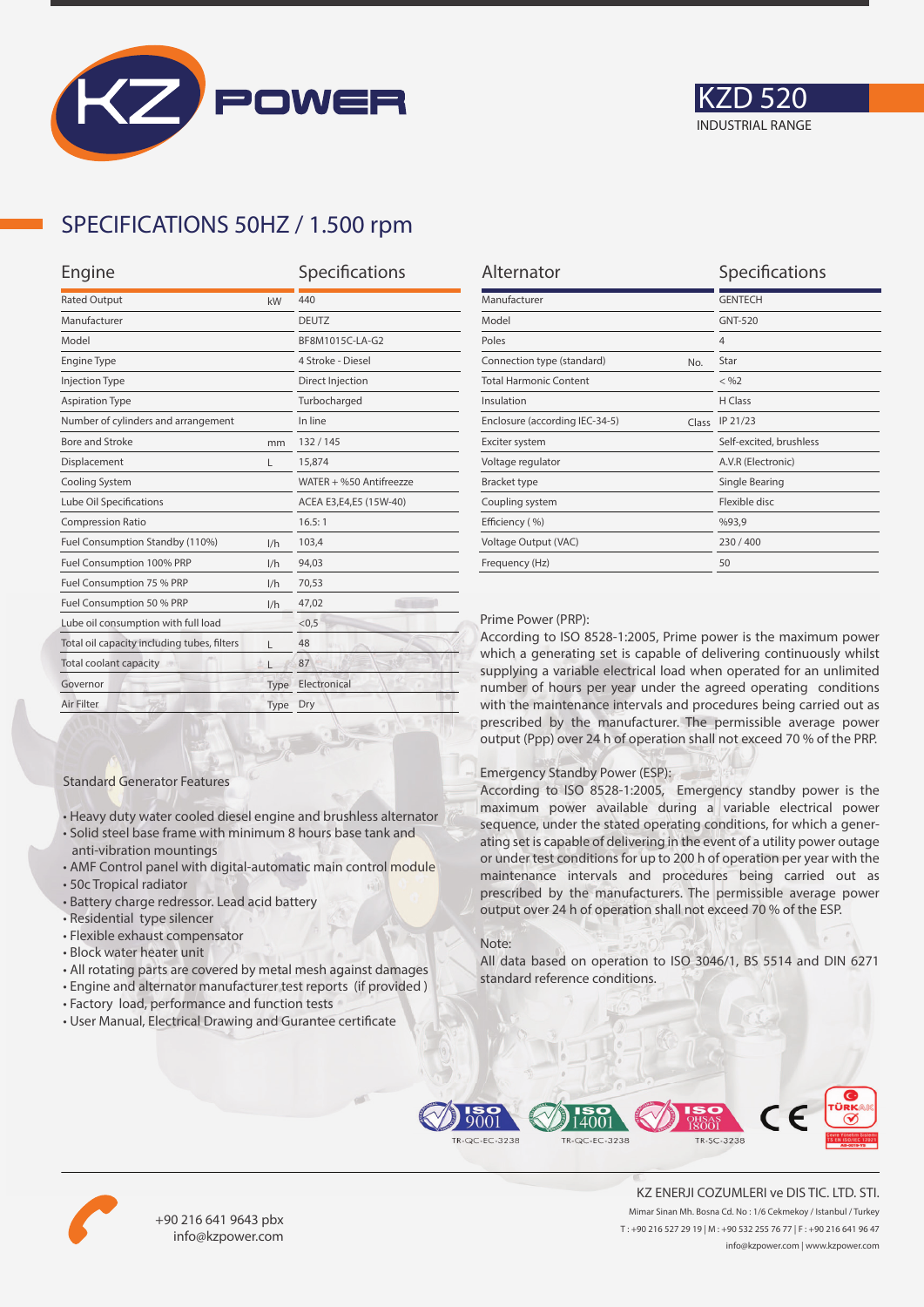



### **DIMENSIONS**





### **OPEN SET**

| WxLxH            | mm | 1600 x 3500 x 1980 |
|------------------|----|--------------------|
| Weight           | kg | 2975               |
| <b>Fuel Tank</b> |    |                    |



### **CANOPIED**

| WxLxH            | mm | 1600 x 4000 x 2875 |
|------------------|----|--------------------|
| Weight           | kq | 3440               |
| <b>Fuel Tank</b> |    |                    |

Sound Proof Canopy Specifications

- Special design for minimizing acoustic level
- Galvanized steel construction further protected by polyester powder coat paint
- Black finish stainless steel locks and hinges
- Control panel viewing window in a lockable access door
- Emergency stop push button (red) mounted on enclosure exterior
- Lifting, drag and jacking points on base frame
- Radiator fill via removable, flush mounted rain cap fitted with compression seal